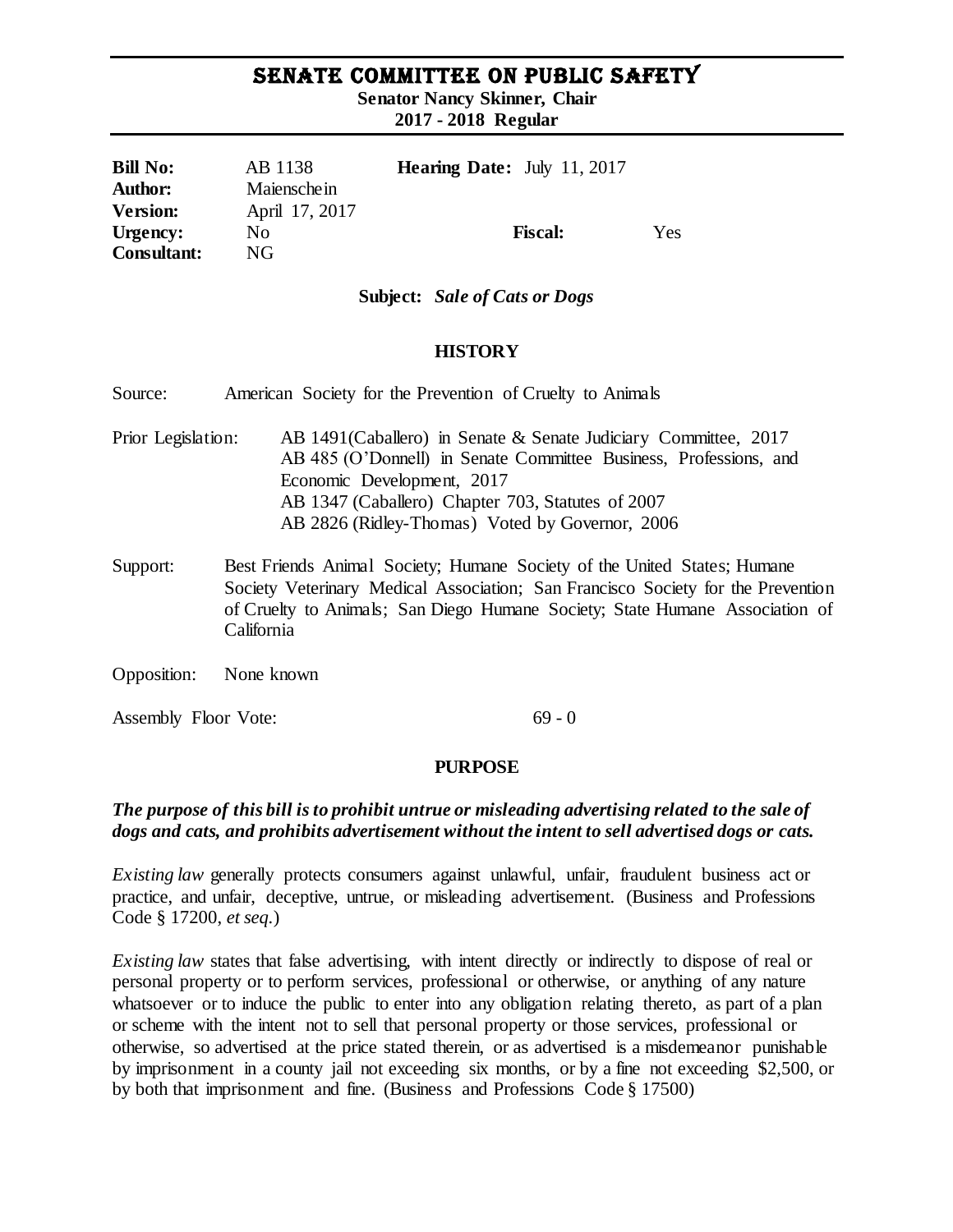## **AB 1138** (**Maienschein**) Page **2** of **4**

*Existing law* establishes the Lockyer-Polanco-Farr Pet Protection Act, related to the retail sale of dogs and cats. The Act requires that pet dealers possess a permit in order to sell dogs and cats. (Health & Safety Code (HSC) § 122125, subd. (a) & (b).)

*Existing law requires pet dealers to disclose information, in written format, regarding a cat or* dog's health condition, breed, date of birth, physical characteristics, existing record of any veterinarian treatment, as specified, among others, to the purchaser of each dog or cat at the time of a sale. (HSC § 122140)

*Existing law requires pet dealers to maintain a healthy and sanitary condition for dogs and cats,* as specified. (HSC § 122155)

*Existing law* provides a civil penalty for violating the Lockyer-Polanco-Farr Pet Protection Act punishable up to one thousand dollars per violation. (HSC § 122150, subd. (a).)

*This bill* provides that is unlawful for any person, firm, or corporation, in any newspaper, magazine, circular, form letter, or any open publication, published, distributed, or circulated, including over the Internet, or any billboard, card, label, or other advertising medium, or by means of any other advertising device, to advertise the sale or transfer of a dog or cat for which any of the following apply:

- Statements about the dog or cat being advertise or offered for sale are known, or reasonably should be known, to be untrue or misleading; and
- Statements about or pictures of the dog or cat are made or presented without the actual intent to sell or offer the exact dog or cat advertised, pictured, or offered.

*This bill* provides that, in addition to any other penalty provided by the law, the violation of the any section of the bill constitutes a misdemeanor punishable by imprisonment in the county jail not exceeding six months, or by fine not exceeding \$2,500, or by both that imprisonment and fine.

# **COMMENTS**

### **1. Need for This Bill**

According to the author:

While the internet has made life easier in so many ways, it has also exposed the public to myriad opportunities for unethical business practices. Historically, pet sales were primarily local in nature, with a buyer having an opportunity to personally view and inspect a puppy or kitten prior to purchasing the new pet. However, pet breeders and puppy mills are increasingly using the internet to advertise the sale of dogs and cats. In these cases, the geographic distance between buyer and seller often prevents an inspection of the facility and the animal from occurring. As such, advertising practices that leverage the lack of transparency have proliferated. Correspondingly, the number of scams associated with pet sales has multiplied.

In 2016, a Federal Trade Commission official stated in an interview that there had been "tens of thousands of complaints filed" with the FTC online dog scams. A quick online search of the internet bears this out. There are innumerable articles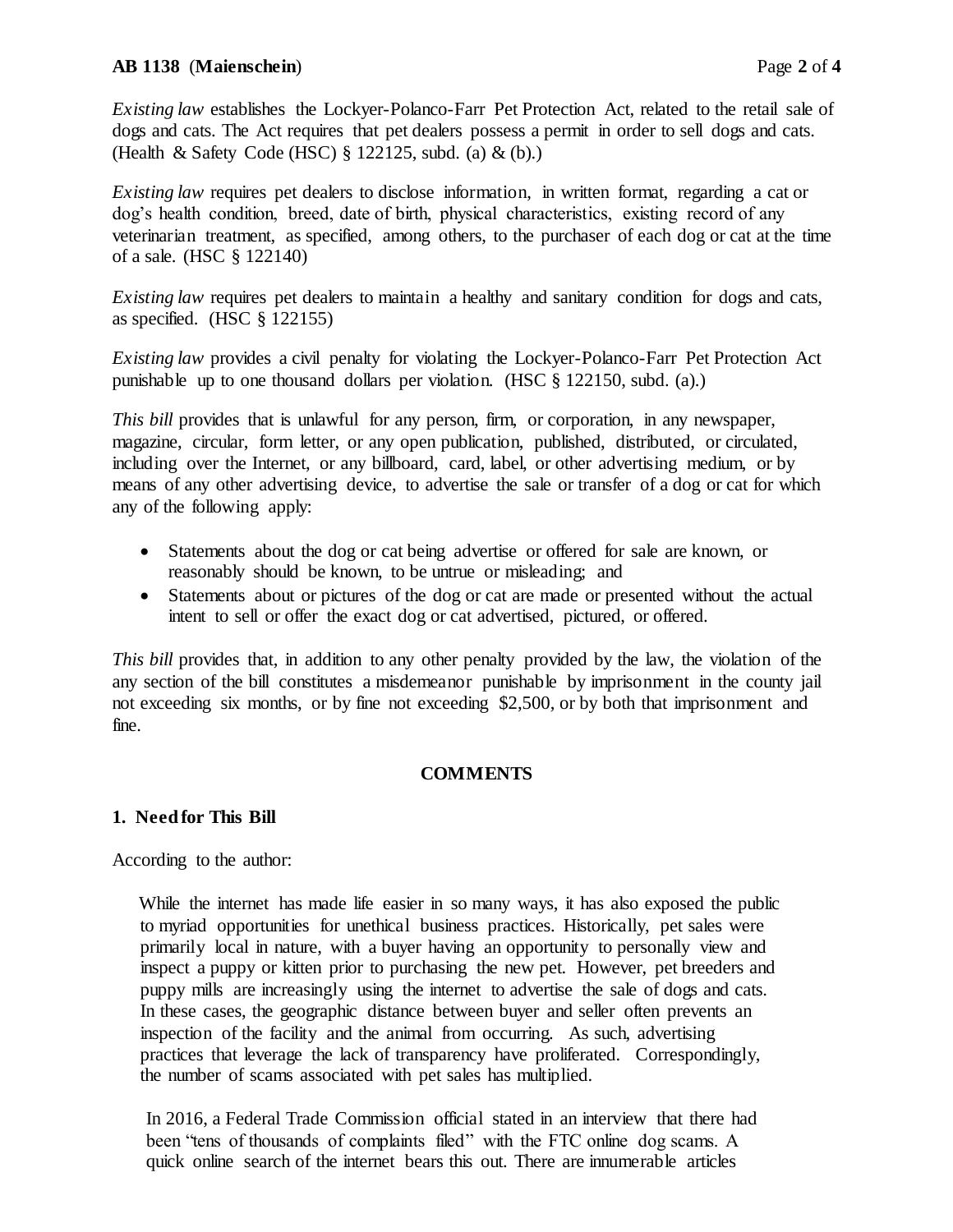about victims and perpetrators, and blogs, and warnings posted by groups such as the AARP, BBB, and numerous animal welfare organizations. The stories of abuse range from standard "bait and switch" scams in which consumers are asked to wire money in order to purchase a dog or cat that doesn't likely exist - to posting false information, such as the source, characteristics, or photos of pets that are actually for sale, but in which the consumer ultimately gets a pet different than what they anticipated.

The worst of these are cases are those in which sellers fail to disclose significant health conditions of the dog or cat being sold. In several highly publicized cases, dogs with the highly contagious parvovirus have been shipped to unwitting buyers. The parvovirus causes the animal to experience extreme cases of vomiting and diarrhea creating situations in which animals are forced to endure unspeakable cruelty during shipping. And, when the buyers have received their new pet, they are immediately put in a crisis situation to that requires them to expend hundreds or even thousands of dollars to try to save their new pet. In several cases, the animals have been euthanized.

The internet has allowed unethical out of state sellers to access California consumers in a way that wasn't feasible prior to the medium. The act of advertising is the hook that allows these sellers to flourish in the California market in a manner that it otherwise would not be able to. The fraud, animal cruelty, and other illegal acts are contingent upon accessing the market through false advertising.

While the incidents of false advertising are generally addressed under existing law, the Code does call out numerous very specific examples of where additional protections have been deemed necessary. In some cases, the provisions of regulation are extensive. Some examples these include advertising related to: the location of floral arrangement providers, door to door sales, recreation therapists, goods labeled as produced by the blind, funeral caskets, unassembled toys, refurbished picture tubes for T.V.s, energy conservation products, grant deed copy services, and the composition of music groups. The harm created by false advertising related to pet sales rises to the level of public importance of any of these areas of specific regulations for a number of reasons, including:

- The potential harm and suffering of an animal
- Immediate costs associated with health issues
- Inability to expect what is not a uniform product
- Consumer choice unfair competition

### **2. What this Bill Does**

Current law provides that false or misleading advertising can generally be prosecuted as a misdemeanor, punishable by up to six months in county jail, or a fine of up to \$2,500, or both. This bill creates a new misdemeanor by specifying that particular forms of false advertisement regarding the sale of dog or cats are unlawful, and would apply an identical penalty as existing law.